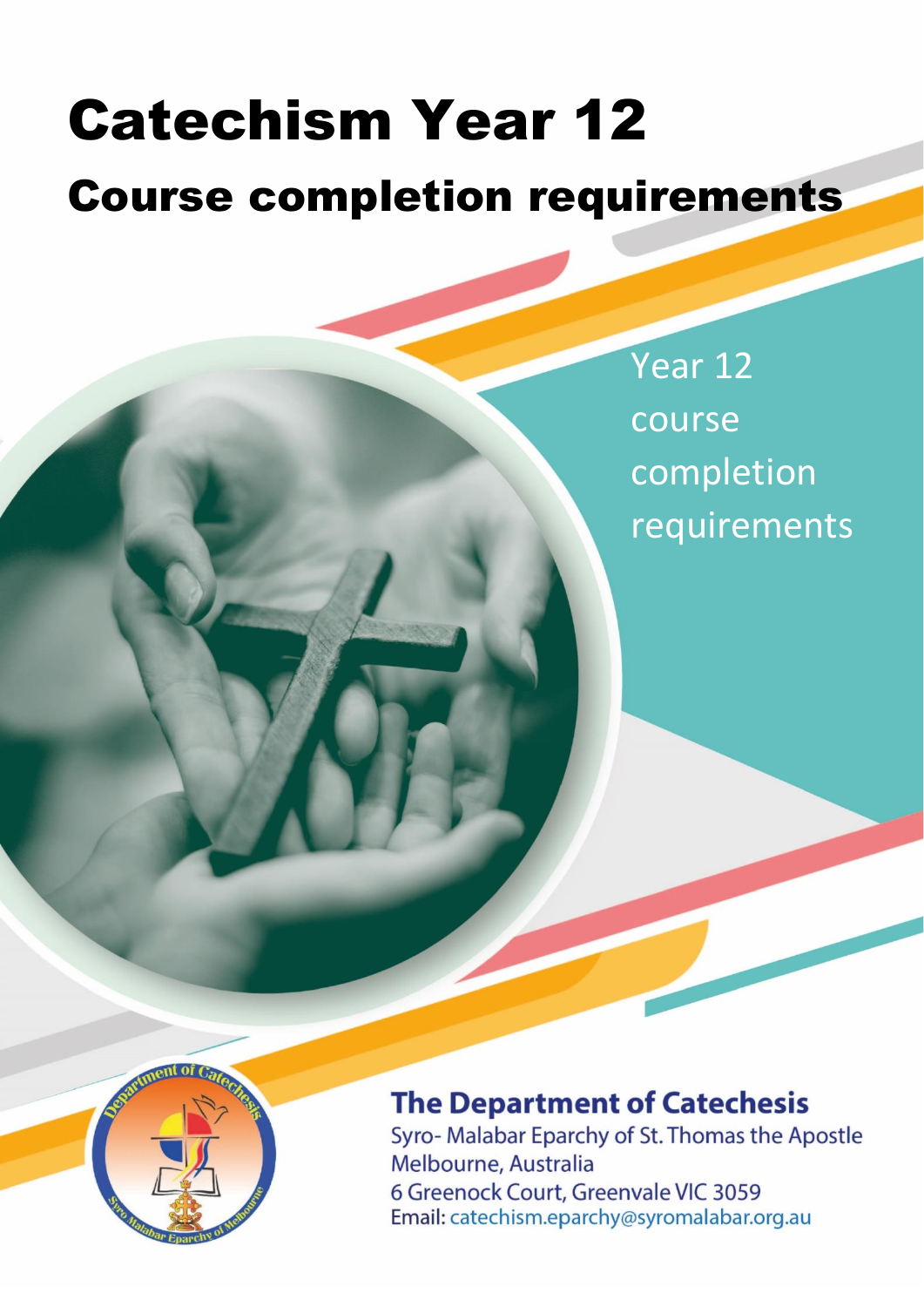



| Document Name           | Catechism year 12 course completion requirements                                                 |
|-------------------------|--------------------------------------------------------------------------------------------------|
| Document Owner          | Department of Catechesis, Syro Malabar Eparchy of St.<br>Thomas the Apostle, Melbourne.          |
| Approved By             | Director, Department of Catechesis, Syro Malabar Eparchy of<br>St. Thomas the Apostle, Melbourne |
| <b>Approved Date</b>    | 9/10/2021                                                                                        |
| <b>Point of Contact</b> | Department of Catechesis                                                                         |

## DISTRIBUTION STATUS

| Distributed To           | Purpose                      | Date of Distribution |
|--------------------------|------------------------------|----------------------|
| Syro Malabar Catechism   | To provide details regarding | 12/10/2021           |
| centres across Australia | catechism year 12 course     |                      |
| and Oceania              | completion requirements.     |                      |

## DOCUMENT HISTORY

| Version     | Date      | Revised by                                                                                                                                                                                                                                                                    | Description                                                                                                                                     |
|-------------|-----------|-------------------------------------------------------------------------------------------------------------------------------------------------------------------------------------------------------------------------------------------------------------------------------|-------------------------------------------------------------------------------------------------------------------------------------------------|
| Version 2.0 | 7/10/2021 | Anthony Kuriakose (Secretary,<br>Department of Catechesis)<br>Silvy Robin (Principal Sunday School, St.<br>Alphonsa Syro Malabar Parish, Townsville,<br>Presy Tom, Noby Joseph & Lyju Varghese,<br>Year 12 catechism teachers, St. Alphonsa<br>Syro Malabar Parish Parramatta | Document V 1.0 prepared<br>as per the discussion<br>during Laudato Si<br>Catechism Principals'<br>Conference<br>Melbourne<br>Feb 29 Mar 1, 2020 |

## Table of Contents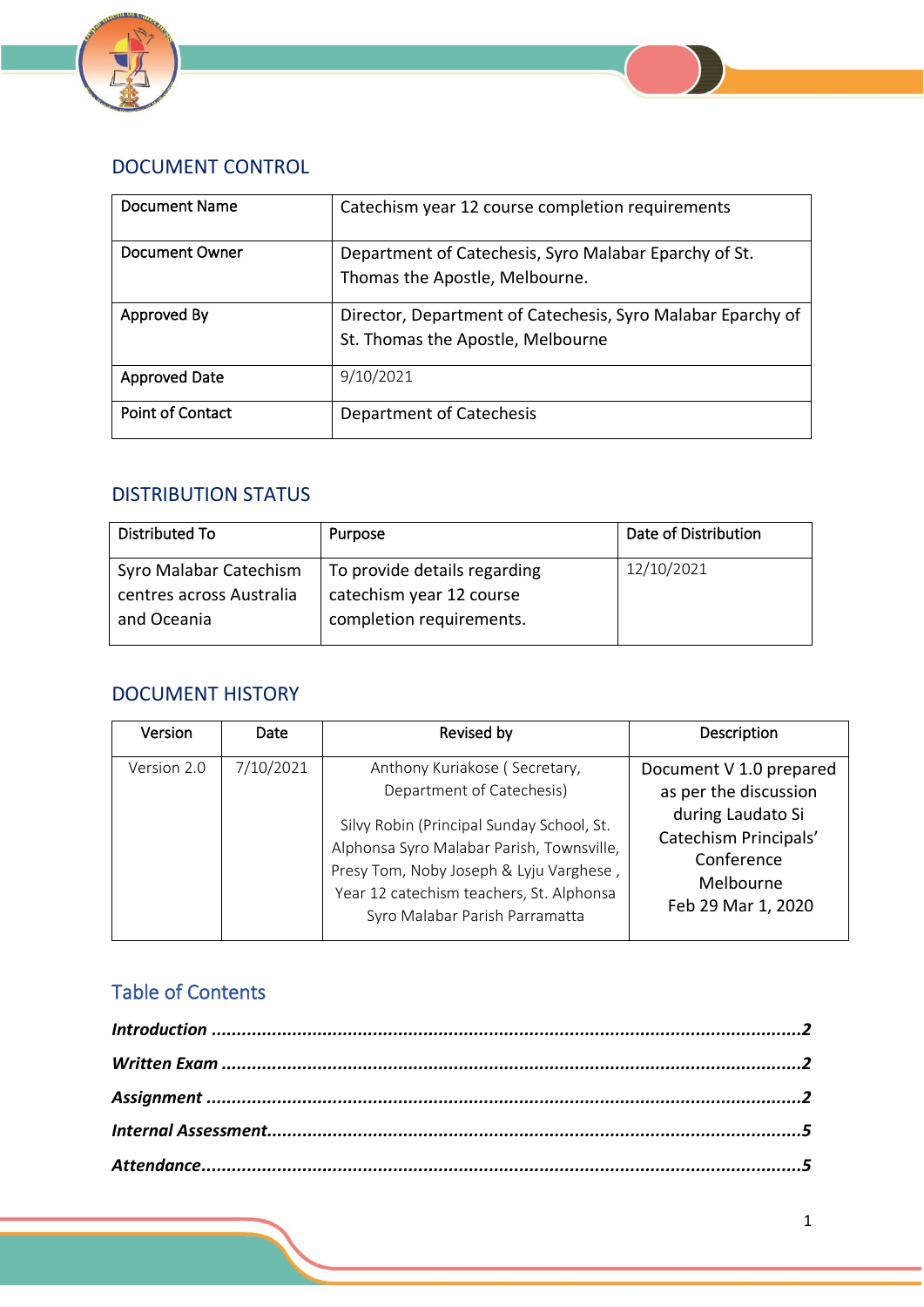

## <span id="page-2-0"></span>Introduction

The catechism year 12 course completion consists of 1) a written exam, 2) an assignment, and 3) an internal assessment based on attendance. Details of the above components and the 2021 assignment brief are explained in this document.

## <span id="page-2-1"></span>1) Written Exam

The Year 12 students will have their public exam but tentative by date. Due to the current pandemic situation, the catechism centers can decide the date of exam with themselves this year in consultation with the parish priest/director. Year 12 Teacher in consultation with the principal should meet their parish priest/director in person and finalize the date of written exam, mode of internal assessment and last date of submitting assignment.

The Written Exam will carry 60% of their marks.

The updated question bank and the centralized exam template will be available in the webpage of the Department of Catechesis in the eparchial website (<https://syromalabar.org.au/departments/catechism> )

Each parish is expected to frame their own Question Papers using this Question Bank. The class teacher and parish priest should ensure that the portions are covered and the questions are from the Question Bank.

## <span id="page-2-2"></span>2) Assignment

There will be one assignment as a part of final year assessment. This carries 30% of Marks. This involves making an audio-visual project either individually or as a pair or as a group less than four. The Sundays after their final exam can be used for this purpose. Only those who are involved in and complete the assignment will get this 30% marks. To get the graduation certificate at the end of the year, students need to have taken part in this assignment.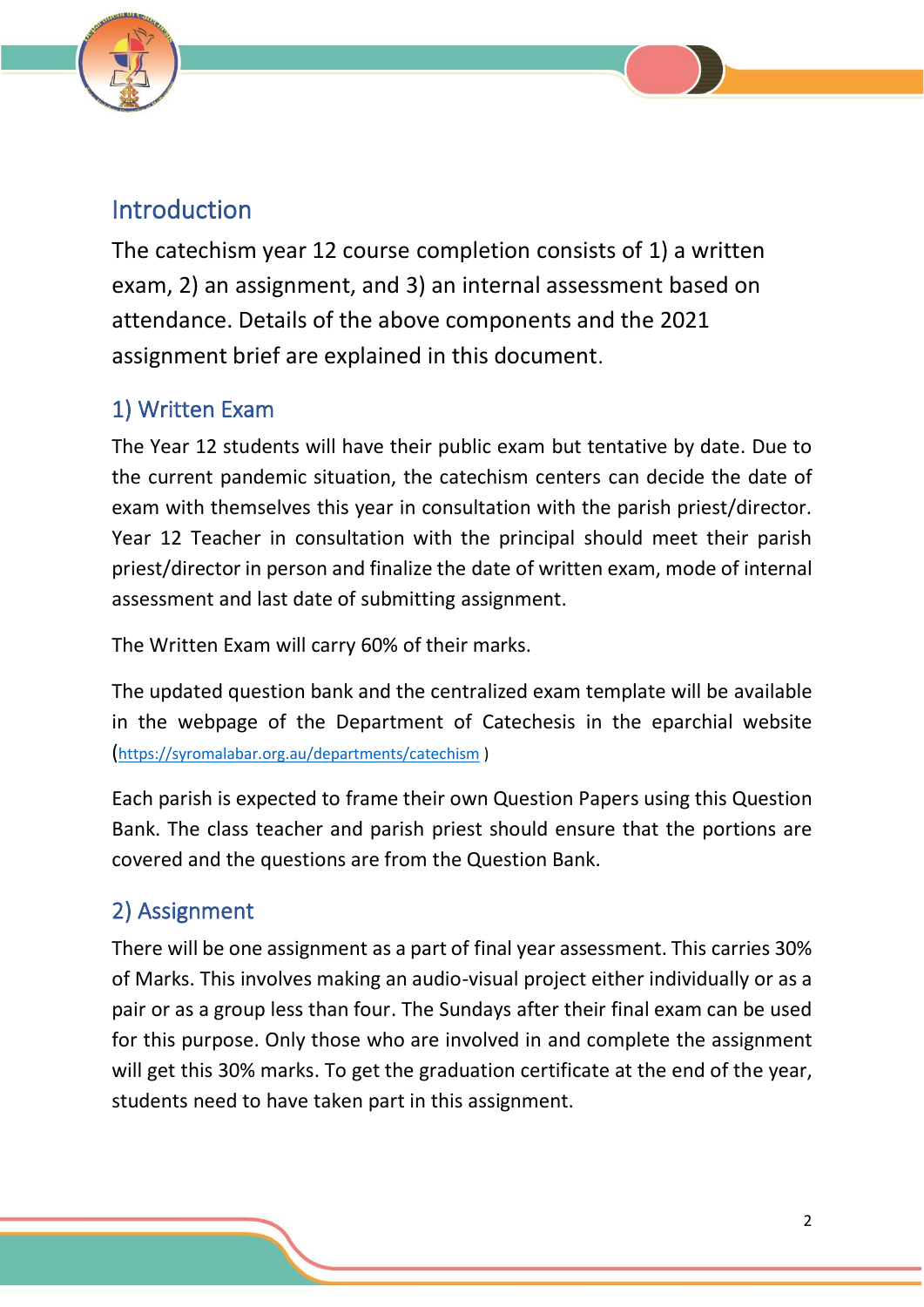



Theme of assignment this year will be '*Understanding the Syro- Malabar Holy Qurbana Songs.'* This theme is proposed this year by the Department of Catechesis finding a need to enable year 12 students with a capacity to interpret, understand and appreciate the Syro- Malabar Holy Qurbana in its entirety.

### **2.2 Assignment Procedure for the year 2021**

- Each student/ team is to make a 5-10mins video presentation on the provided content (you are free to use any multimedia mode of your choice. This could include slides, pictures, videos, role-play, etc.)
- Class teacher needs to discuss with students to assist them to select 2-3 song from the list given.
- Not more than two teams from a given class can take the same songs.
- Class teacher need to consult with the parish priest to have a session with each group of students to get to know the theological meaning of their selected songs, its context and key themes with its Biblical setting.
- Last date for submission is 23<sup>rd</sup> December 2021 and must be fixed with the students in order to facilitate their active involvement in the documentary production.
- The presentation should start with a short introduction of the student, and the parish they belong to.
- Content prepared by the students must be reviewed by the teacher and the best three from each centre can be sent to the Department if the class teacher finds it worth publishing in You Tube Channel.
- Student must acknowledge in their video all the contents used in the documentary to avoid any copy right infringement issues.
- Parents of those involve in the production of video documentary should fill in the Google form before it being published in You Tube
- A link to the Google form including media consent of parents to publish their child's video on an online platform is attached here with: https://forms.gle/NbfBnwFBJ7NT3s4U7

### **2.3 Songs to be included in the presentation**

- 1. Anna Pesaha
- 2. Karthave mama Rajave
- 3. Sarvadhipanam Karthave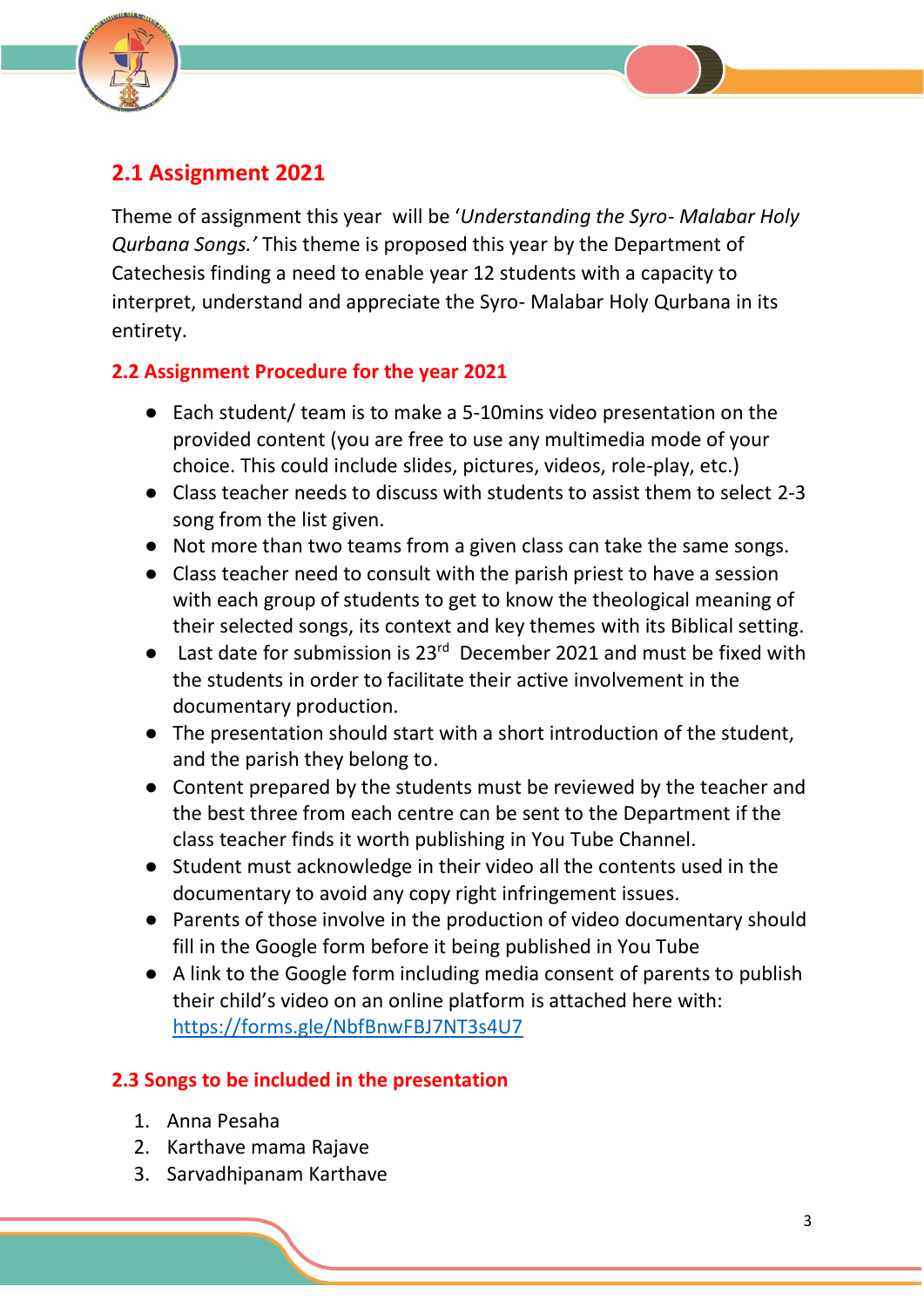

- 4. Sabdamuyarthi padiduvin
- 5. Halleluya padeedunnen
- 6. Karthavil njan dridamayi saranppettu
- 7. Thathanumathupol Admajanum
- 8. Misiha karthavin krupayum
- 9. Onnayi Ucha swarthilavar
- 10. Rakshakaneesothan sishyare ariyicha

### **2.4 The presentation should include the following points about each song:**

- Context of the Song (i.e. which section of the Holy mass does the song belong to)
- English Translation of the Song (e.g. Annapesaha On the day of Jesus' last Passover celebration)
- Select the key words from the song and elaborate its meaning from the Biblical teaching and its significance in our spiritual life (e.g. pesaha, kalpanakal, Thirunamam, oruma, etc).
- What visual/imagery does the song as a whole bring into one's mind and what response does it evoke in one's heart during Holy Qurbana?

Students are encouraged to actually sing the song and explain the above points if they wish.

### **2.5 Assignment -Marking Criteria for 2021**

| Criteria to be assessed                                                                                                                                                                                 |     |  |
|---------------------------------------------------------------------------------------------------------------------------------------------------------------------------------------------------------|-----|--|
| Main concept and ideas & Organisation: Explain main concepts and<br>ideas of the song with high degree of effectiveness.                                                                                | /15 |  |
| Ideas are effectively organised and flow logically which conveys the<br>meaning of the song to a general audience                                                                                       |     |  |
| Use of visuals, media and technology : Use of captivating and<br>compelling graphics from the Syro-Malabar Qurbana that support the<br>meaning of the song and content of the presentation              | /15 |  |
| Use of Language: The submission demonstrates exemplary use of<br>language and presentation techniques Easy to read and understand<br>content. Neat and in correct format. Grammar and spelling correct. | /10 |  |
| Overall presentation: An excellent presentation which demonstrates<br>creativity, a higher order of understanding presented in an effective<br>way the audience can understand.                         |     |  |
| <b>Total Marks</b>                                                                                                                                                                                      | /50 |  |